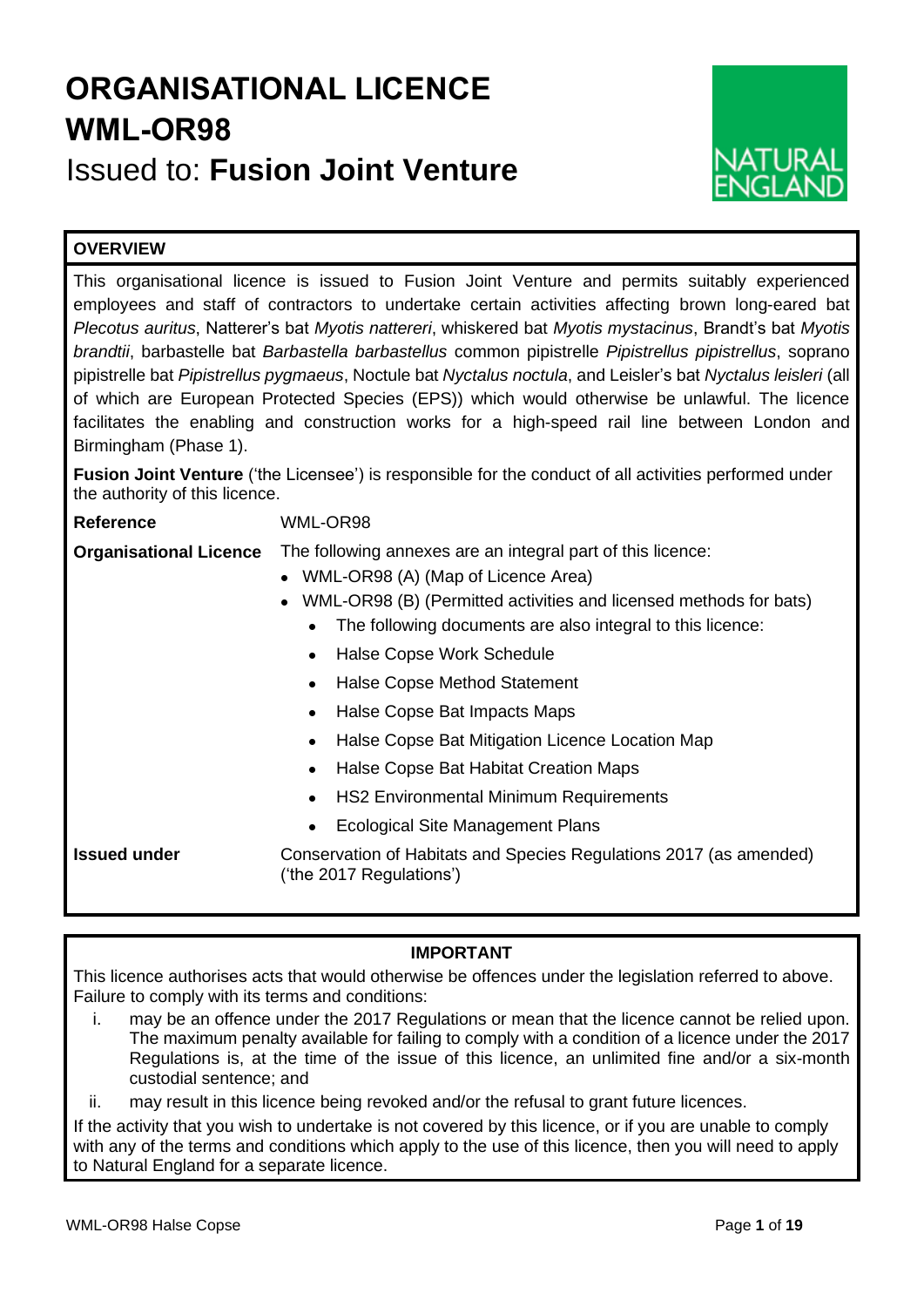This licence is not a consent or assent for the purposes of Part II of the Wildlife and Countryside Act 1981 (as amended) ("the 1981 Act") in respect to Sites of Special Scientific Interest. It is your responsibility to get consent if required (see Information & Advice note c).

Under the Conservation of Habitats and Species Regulations 2017 Natural England has granted this licence to affect brown long-eared bat *Plecotus auritus*, Natterer's bat *Myotis nattereri*, whiskered bat *Myotis mystacinus*, Brandt's bat *Myotis brandtii*, barbastelle bat *Barbastella barbastellus* common pipistrelle *Pipistrellus pipistrellus*, soprano pipistrelle bat *Pipistrellus pygmaeus*, Noctule bat *Nyctalus noctula*, and Leisler's bat *Nyctalus leisleri*, for the purpose of:

**Imperative reasons of overriding public interest including those of a social or economic nature and beneficial consequences of primary importance for the environment, under regulation 55(2)(e) of the 2017 Regulations, being satisfied that as regards the purpose specified in this licence that there is no satisfactory alternative and that the actions authorised will not be detrimental to the maintenance of the populations of the species concerned at a favourable conservation status in their natural range.**

to: **Fusion Joint Venture** (hereafter referred to as the "**Licensee**") of The Gate House, Gatehouse Way, Aylesbury, Buckinghamshire, HP19 8DB.

**To:** Carry out the activities detailed in

• Annex WML – OR98(B)

**Between the dates of:** 27 August 2021 and 31st December 2031

**Project Description:** Licensed activities associated with enabling and construction works for a highspeed rail line between London and Birmingham (Phase 1).

**At:** The Licensed Area shown as a blue polygon on the map in Annex WML-OR98(A).

This licence is granted subject to the Licensee, including its servants and named agents, adhering to: • the licence terms and conditions specified below and in the Annexes to this licence:

- and
- the Halse Copse Method Statement, the Halse Copse Work Schedule, the Halse Copse Bats Impacts Map, the Halse Copse Bat Creation Maps, and the HS2 Environmental Minimum Requirements.

Terms and requirements that express conditionality are conditions of this licence whether so called or not.

The headings used in this licence and its Annexes are for convenience only and shall have no effect upon the interpretation of this licence or its conditions.

# **DEFINITIONS USED IN THIS LICENCE**

| Accredited Agent(s)     | A suitably trained and experienced person who has been appointed by the<br>Named Ecologist (in accordance with Condition 3) and who is able to carry<br>out work under this licence without the personal supervision of the Named<br>Ecologist. |
|-------------------------|-------------------------------------------------------------------------------------------------------------------------------------------------------------------------------------------------------------------------------------------------|
| <b>Appointed Person</b> | An employee of the Licensee who is nominated to act as a single point of<br>contact for Natural England with rogard to this licence and is responsible for                                                                                      |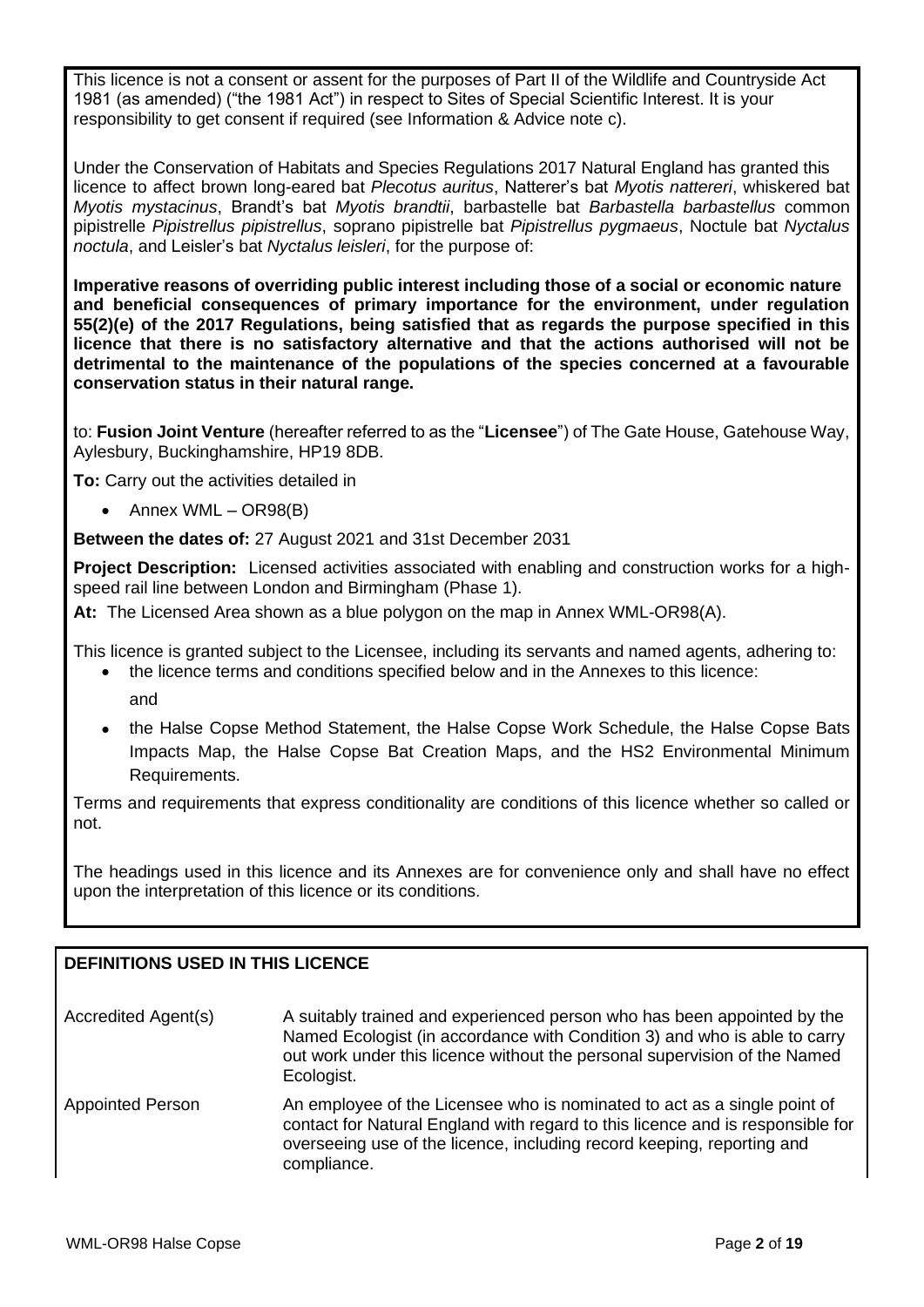| Assistant(s)                                                 | A person assisting a Named Ecologist or Accredited Agent who has been<br>appointed by the Named Ecologist (in accordance with Condition 3) and<br>who is only authorised to act under this licence whilst they are under the<br>direct supervision of the Named Ecologist or an Accredited Agent.                                                                           |
|--------------------------------------------------------------|-----------------------------------------------------------------------------------------------------------------------------------------------------------------------------------------------------------------------------------------------------------------------------------------------------------------------------------------------------------------------------|
| <b>HS2 Environmental</b><br><b>Minimum Requirements</b>      | The environmental minimum requirements set out the government's high<br>level environmental and sustainability commitments that accompany the<br>High Speed Rail (London - West Midlands) Act 2017.                                                                                                                                                                         |
| <b>Ecological Site</b><br><b>Management Plans</b><br>(ESMPs) | HS2 Ltd Contractors are required to produce ESMPs for habitat creation<br>areas, designated sites and ancient woodlands, as prescribed by paragraph<br>4.8.3 of the Environmental Minimum Requirements (EMRs). These plans<br>set out the site-specific control measures for HS2 contractors working within<br>local authorities along the Phase One route.                 |
| <b>Licensed Area</b>                                         | The area covered by this licence including Halse Copse at SP 57423 41726<br>shown as a blue polygon on the map in Annex WML-OR98(A).                                                                                                                                                                                                                                        |
| Named Ecologist                                              | being a professional<br>ecological consultant who has satisfied Natural England that he has the<br>relevant skills, knowledge and experience of the species concerned (or such<br>other person as approved in writing by Natural England) and who is<br>authorised by the Licensee to act on its behalf for the purposes of this licence.                                   |
| Halse Copse Bat Impacts<br>Maps                              | The two impact maps, given reference numbers Figure Da Impact Areas,<br>dated 22/07/2021, and Figure Db Impacted Trees and Buildings with<br>Roosting Potential, dated 21/07/2021, of the Licenced Area submitted to<br>Natural England on 02/08/2021, or the latest revised version that has been<br>submitted by the Licensee and approved in writing by Natural England. |
| <b>Bat Mitigation Licence</b><br><b>Location Map</b>         | The map, given reference number C5a Location Plan dated 09/07/2021, of<br>the Licenced Area submitted to Natural England on 02/08/2021, or the latest<br>revised version that has been submitted by the Licensee and approved in<br>writing by Natural England.                                                                                                             |
| <b>Halse Copse Bat Habitat</b><br><b>Creation Maps</b>       | The maps, given reference numbers Figure E3a Roost Features dated<br>19/07/2021 and Figure E3b Mitigation - Permanent Planting dated<br>19/07/2021, of the Licenced Area submitted to Natural England on<br>02/08/2021, or the latest revised version that has been submitted by the<br>Licensee and approved in writing by Natural England.                                |
| <b>Halse Copse Method</b><br><b>Statement</b>                | The method statement for bats at the Licensed Area, submitted to Natural<br>England using template WML-A13.3 (01/19) received 02/08/20210, or the<br>latest revised version that has been submitted by the Licensee and approved<br>in writing by Natural England.                                                                                                          |
| Halse Copse Work<br>Schedule                                 | The schedule of works at the Licensed Area, submitted to Natural England<br>dated 28 July 2021 using template WML-A13a-E5a&b, or the latest revised<br>version that has been submitted by the Licensee and approved in writing by<br>Natural England.                                                                                                                       |
|                                                              | References to specific sections, figures or other parts of a document apply to the relevant section, figure<br>or part in the revised and approved version unless otherwise stated.                                                                                                                                                                                         |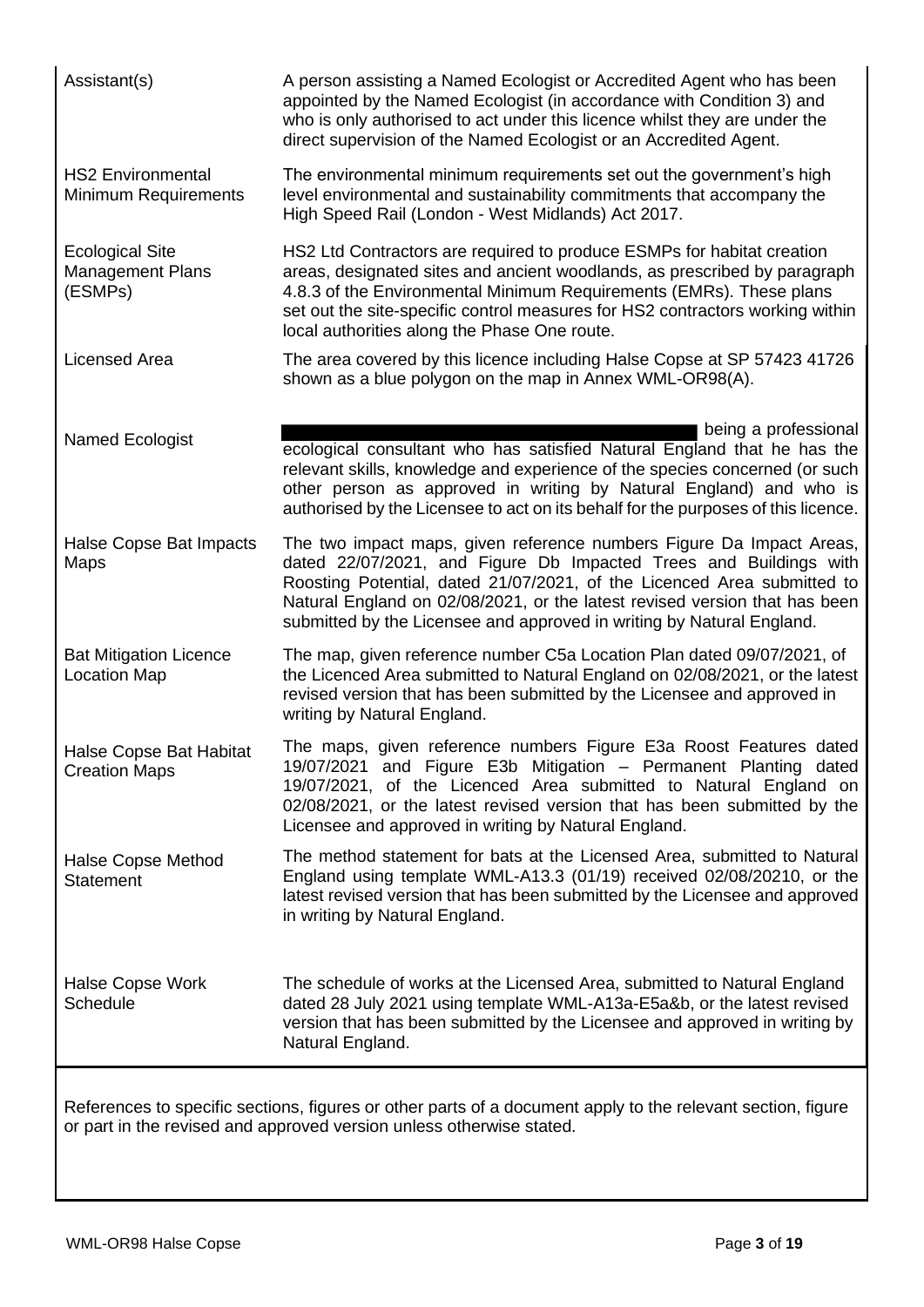# **LICENCE CONDITIONS**

## **Who may use this licence**

1. This licence includes Annex WML-OR98(A) and Annex WML-OR98(B), which contain additional terms and conditions of use.

## **People authorised to use this licence**

- 2. Licensed activities may only be carried out under this licence by:
	- a. the Named Ecologist;
	- b. Accredited Agents; and
	- c. Assistants.
- 3. An Accredited Agent or Assistant must carry a signed copy of the authorisation letter from the Named Ecologist, appointing them by name for the purpose of this licence, while carrying out licensed activities in the Licensed Area and must produce this authorisation letter to any police or Natural England officer on request.

## **Working under this licence**

- 4. The Licensee has primary responsibility for ensuring that all activities carried out in the Licensed Area comply with the terms and conditions of the licence.
- 5. Before commencing activities under this licence, the Licensee shall nominate an Appointed Person whose details will be provided to Natural England in writing to oversee use of this licence. The Licensee shall promptly update Natural England in writing of a replacement Appointed Person if that person changes.
- 6. The Named Ecologist is responsible for undertaking and/or overseeing the work undertaken in respect of the licensed species. The Named Ecologist is responsible for checking the suitability and competence of any Accredited Agents or Assistants employed in the Licensed Area to undertake the required duties.
- 7. The Licensee and all persons acting under this licence must comply with:
	- a. the terms and conditions of this licence and its Annexes WML OR98(A) and WML OR98(B); and
	- b. the Halse Copse Method Statement, Bat Mitigation Licence, Halse Copse Location Map, the Halse Copse Work Schedule, the Halse Copse Bat Impacts Map and the Halse Copse Work Bat Creation Maps; and
	- c. HS2 Environmental Minimum Requirements.
- 8. If there are conflicts or inconsistencies between commitments in the documents in condition 7(b) and the terms and conditions of this licence and its annexes, the licence and annexes will prevail. Any other conflicts or inconsistencies between the documents in condition 7(b) will be interpreted on a precautionary basis to ensure the protection of bats.
- 9. While engaged in licensed activities, the Licensee shall make a copy of the licence and its Annexes available for inspection on each site in the Licensed Area where the activities are taking place and shall produce it on demand to any constable or an officer of Natural England.
- 10. All reasonable precautions must be taken to ensure that unnecessary suffering and harm to the species covered by this licence is avoided.

## **Where the licence may be used**

11. This licence may only be used within the Licensed Area and for the activities specified in Annex WML–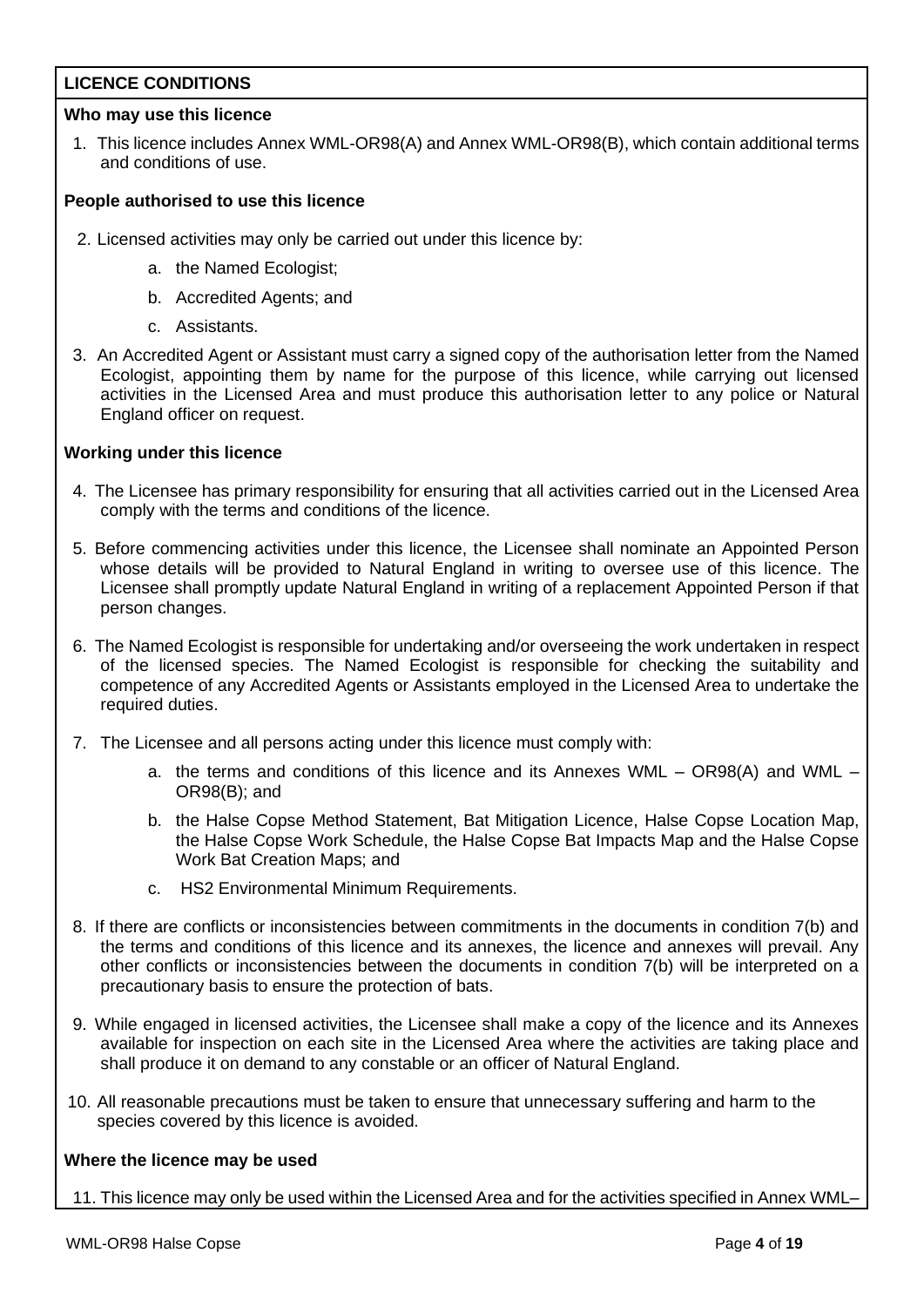# OR98(B).

# **Surveying and Monitoring**

- 12. Pre felling surveys must be appropriately resourced and undertaken at suitable times and in accordance with Annex WML-OR98(B).
- 13.Monitoring must be undertaken in accordance with section E4.2b of the Halse Copse Method Statement (see definition above). Any relevant amendments to monitoring will be agreed with Natural England through a licence modification request and the Strategy will be reviewed before the end of the licence.

## **Recording and reporting requirements**

- 14.The Licensee must maintain a record of all bat-related activities carried out under the authority of this licence necessary for reporting to Natural England, including (as a minimum):
	- a) a list of all persons authorised to act under the licence and in what capacity (i.e. Accredited Agent or Assistant);
	- b) any action undertaken under this licence;
	- c) any mitigation or compensation provision;
	- d) any surveying and monitoring conducted;
	- e) any dead or injured bat found in the Licensed Area; and
	- f) any incidents or reports of activities in breach of this licence, including details of steps taken, and any disciplinary, remedial or corrective action.

These records are to be kept until two years after the final licensed action is undertaken and are to be made available for inspection by Natural England at any reasonable time.

- 15.Survey and monitoring records for bats must be submitted to the Local Biological Record Centre and to the relevant national recording scheme (or National Biodiversity Network (NBN) Atlas if there is no appropriate scheme) every other year.
- 16.An annual report of activities conducted under this licence must be sent by the Licensee to Natural England (at the address given below) for the first reporting year of 27 August 2021 – 31 December 2021 and submitted by 14 January 2022, and thereafter by 14 January for each subsequent reporting year of 01 January – 31 December, even if the licence is not used.
- 17.The long-term Mitigation, Monitoring and Management of the site will be reviewed after 8 years.

## **Future management**

18.All ESMPs applicable to the Licensed Area, or any part of it, must be updated to include the bat specific habitat management, maintenance and monitoring by or on behalf of the Licensee before the 31<sup>st</sup> December 2021, or prior to required actions and in line with the licensing requirements of the Halse Copse Method Statement (see definition above). The Licensee shall ensure compliance with the requirements of all ESMPs applicable to the Licensed Area, or any part of it, for the full period of the licence and will consult with Natural England in relation to any amendment or proposed amendment to any such ESMP.

## **Licence compliance**

19.For the purpose of ascertaining whether the conditions of this licence are being, or have been, complied with, the Licensee, the Named Ecologist and each Accredited Agent, Appointed Person and Assistant shall permit an officer of Natural England reasonable access to land where operations are being undertaken under this licence. Officers of Natural England shall also be permitted to be present during any operations carried out under the authority of this licence. Any such officer of Natural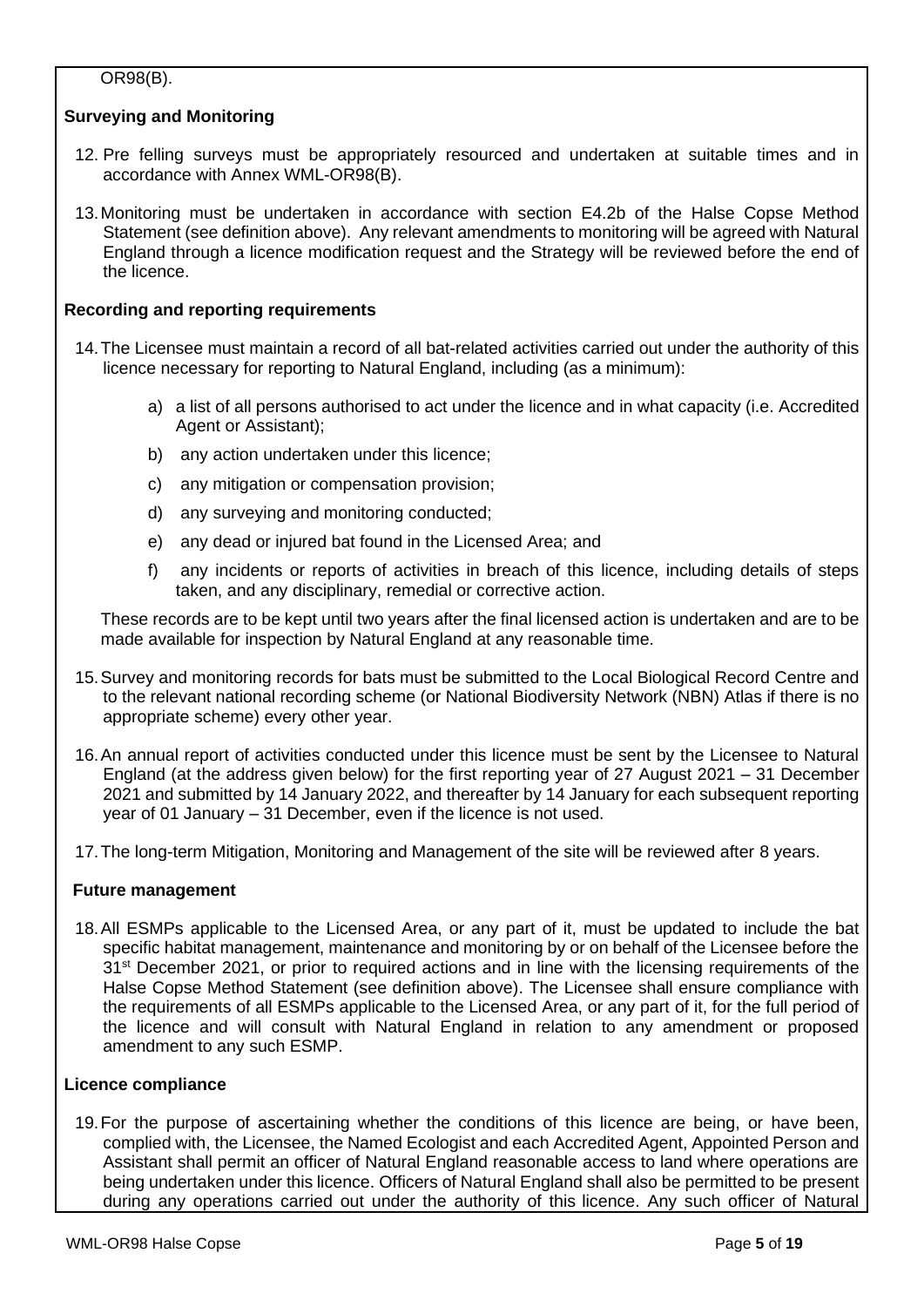England may be required to produce his/her identification on demand and will be permitted to be accompanied by such persons as he/she considers necessary for the purpose of the visit. The Named Ecologist and each Accredited Agent, Appointed Person and Assistant shall give all reasonable assistance to an officerof Natural England and any persons accompanying him/her.

- 20.Failure to comply with the terms and conditions of this licence (including the recording and reporting requirements) will, by default, render this licence null and void and it may not be relied upon until such time that Natural England confirms in writing that its use may resume.
- 21.Natural England must be informed of all breaches to this licence within 48 hours of the Licensee becoming aware of a breach occurring. Unless advised otherwise by Natural England, the Licensee must take the necessary steps to address any breaches or poor practice identified as soon as practicable.
- 22.Persons acting under this licence must abide by the following disease risk management precautions to minimise the risk of accidentally transmitting the virus that causes COVID-19 from people to captive or wild mammals:
	- a. Anyone showing symptoms of COVID-19, or living with someone showing symptoms of COVID-19, or who has been in contact with someone with COVID-19, must not undertake any licensed activities.
	- b. Limit close proximity, including handling of mammals, to where this is necessary to carry out the licensed activity.
	- c. Disposable gloves and a face covering must be worn when handling, and if you are in close proximity to, any mammal.
	- d. Good hygiene practices must be followed including hand washing with soap and/or hand sanitising (with 70% alcohol-based sanitiser), before and after close proximity to or handling mammals, their food and/or associated supplies.
	- e. All equipment used for handling and transporting, or coming into contact with mammals, must be cleaned and disinfected before and after use. Any non-disposable gloves that have been used for mammal handling, and face coverings, must be washed between uses. Any products used to clean and disinfect equipment must be safe for use where there could be contact with animals and used at an effective and safe dilution rate (see 'Additional Note' o).
	- f. At all times, you must follow the latest government guidance on COVID-19 that is in force and in place at the time that the licensed activity is being carried out.

In this context, 'close proximity' between people and mammals means being in the same room or vehicle, or within 2 m outdoors.

| Issued by and on behalf of Natural England on | 27 August 2021 |
|-----------------------------------------------|----------------|
|-----------------------------------------------|----------------|

## **INFORMATION AND ADVICE**

- a. Any requests for information in a licence will be considered under the Environmental Information Regulations 2004 and the Freedom of Information Act 2000 as appropriate.
- b. The licence may be modified, extended, terminated or revoked at any time by Natural England or the Secretary of State, but this will not be done unless there are good reasons for doing so.
- c. This licence conveys no authority for actions prohibited by any other legislation. For example, anyone acting under this licence is not exempt from the provisions of Section 28E of the 1981 Act. This means that owners/occupiers are obliged to give notice to Natural England if they propose to carry out an operation likely to damage a Site of Special Scientific Interest (SSSI). To identify SSSIs and the features for which they are designated, refer to www.magic.gov.uk. For further advice or to request consent for an activity please contact the Natural England 'Responsible Officer' for the relevant site(s). Contact details are available from the Natural England Enquiry Service (see below).
- d. No person convicted on or after 1 January 2010 of an offence under the Conservation of Habitats and Species Regulations 2017, the 1981 Act, the Protection of Badgers Act 1992, the Deer Act 1991, the Hunting Act 2004, the Wild Mammals (Protection) Act 1996, the Animal Welfare Act 2006 or the Protection of Animals Act 1911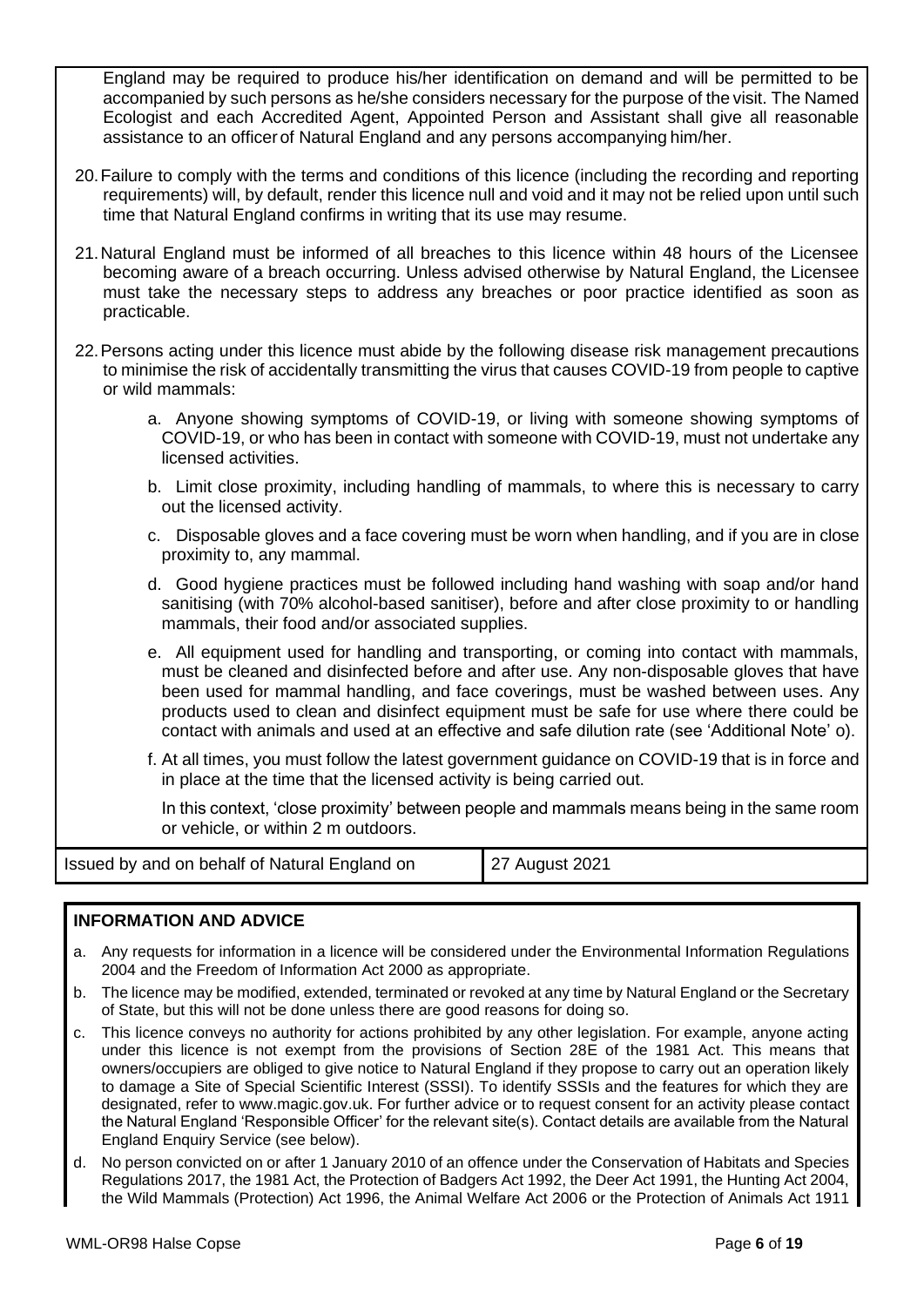(all as amended) may use this licence without the permission of Natural England unless, in respect of that offence, either:

- i. they are a rehabilitated person for the purposes of the Rehabilitation of Offenders Act 1974 and their conviction is treated as spent; or
- ii. a court has made an order discharging them absolutely.

Any request to use the licence by a person to whom this note applies will be considered on its merits.

e. The common name or names of species given in the Licence, Annexes, and associated documents are included by way of guidance only; in the event of any dispute or proceedings, it is the scientific name of a species that will be taken into account.

## **Training requirements**

f. Training must be relevant to the conditions and the activities permitted by the licence and should be undertaken at regular intervals. This should include: identification of European and other protected species, and non-native species relevant to the activities authorised by this licence and signs indicating they may be present; surveying techniques; best practice guidance and reasonable avoidance measures; mitigation techniques and methods, and a working knowledge of the relevant law.

## **General Welfare Considerations**

- g. Persons acting under this licence may photograph any protected species named in this licence in connection with licensed work provided that this causes no additional disturbance or any other harm.
- h. Under the Animal Welfare Act 2006 it is an offence to cause any unnecessary suffering to an animal under the control of man (section 4). This applies to the treatment of animals (including non-target species) held in nets, traps, etc.

### **The limits of licences**

- i. Licences permit action only for the purposes specified on that licence.
- j. Licences do not permit actions prohibited under any other legislation (unless it is clearly stated that the licence does), nor do they confer any right of entry upon land.
- k. Unless otherwise stated the provisions of Natural England licences only apply landward of the mean low water mark in England. The Marine Management Organisation is responsible for all licensing seaward of the mean low water mark.
- l. No work shall be carried out under this licence on a National Nature Reserve except with the prior written permission of Natural England's 'SSSI Adviser' for the relevant site(s) (contact details available from Enquiry Service – see below).

### **Compliance and enforcement**

- m. The Licensee is expected to monitor compliance with the licence and to take action in the event that poor practice and/or non-compliance are identified. A person may be barred from using this licence by Natural England, for example, if that person breaches the conditions of this licence. In these circumstances Natural England will notify the Licensee.
- n. Natural England checks compliance with licences and the attached conditions. Where breaches are identified, these may be subject to enforcement action.

### **Working during the coronavirus pandemic**

o) 'Safe4' is considered to be an appropriate disinfectant for equipment where there could be contact with animals. This product is considered effective against the virus that causes COVID-19 at a dilution of 1:50.

#### **Contact details for Natural England Other useful contacts** *For licensing enquiries (& Reporting):* **Telephone** 020 802 61089 **Email** HS2wildlifelicensing@naturalengland.org.uk **Postal address** Wildlife Licensing, Natural England, Horizon House, Deanery Road, Bristol BS1 5AH *For other enquiries use the Enquiry Service:* **Local Record Centres**: to find out where your nearest Local Record Centre is visit the Association of Local Environmental Record Centres website at: http://www.alerc.org.uk/find-anlrc.html **Legislation**: to view the full text of the legislation referred to in this licence visit http://www.legislation.gov.uk

**Feedback and Complaints:** we welcome and value your compliments, complaints, suggestions and comments about our services. Please see our 'Contact us' section for more details.

**Telephone** 0300 060 3900

**Email** enquiries@naturalengland.org.uk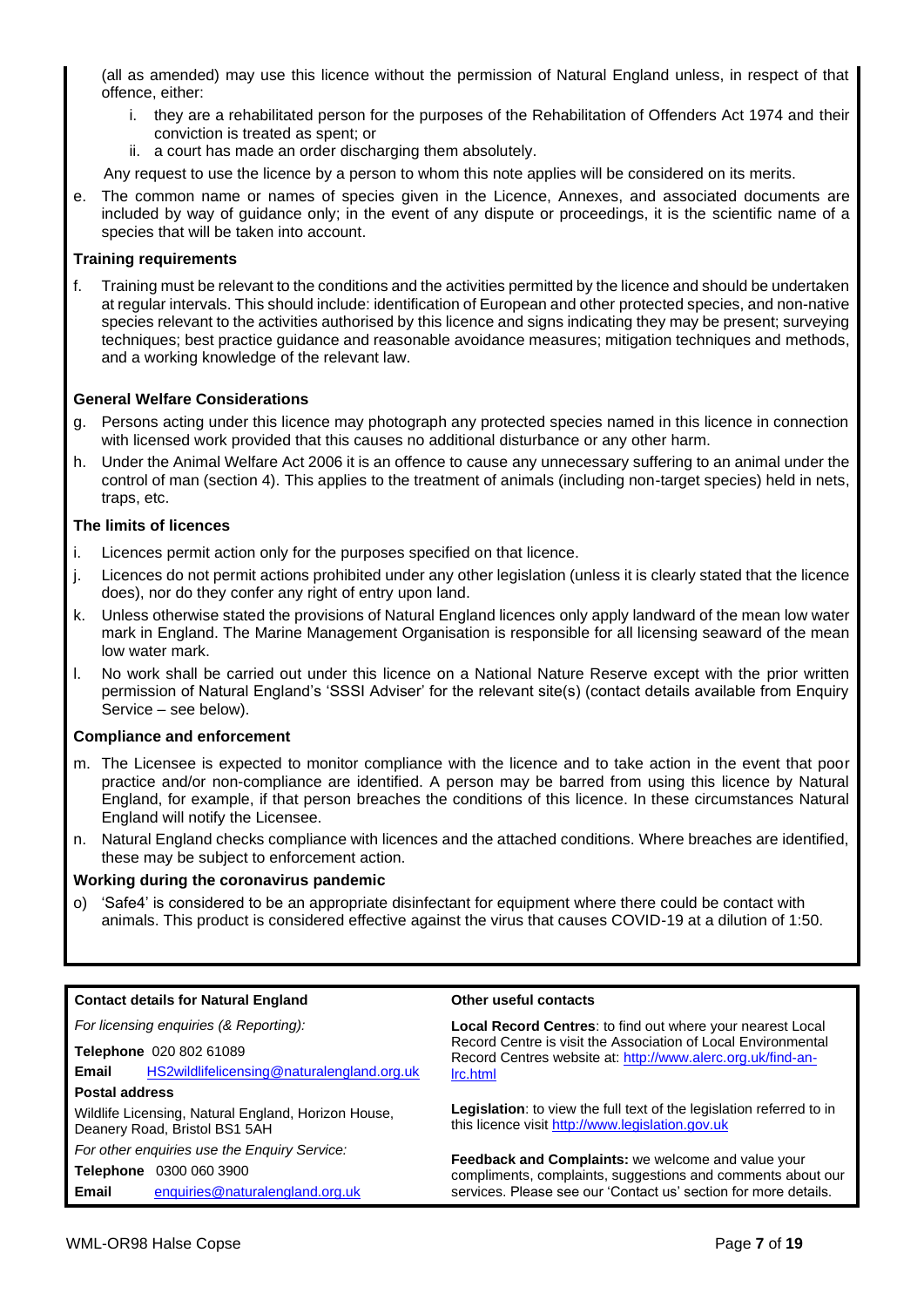#### **Using and Sharing Your Information**



#### **Who is collecting my data?**

The data controller is the Natural England, Foss House, Kings Pool, 1-2 Peasholme Green, York, Y01 7PX. You can contact the Natural England Data Protection Manager at: Natural England, County Hall, Spetchley Road, Worcester, WR5 2NP; foi@naturalengland.org.uk.

Any questions about how we are using your personal data and your associated rights should be sent to the above contact. The Data Protection Officer responsible for monitoring that Natural England is meeting the requirements of the legislation is: Defra group Data Protection Officer, Department for Environment, Food and Rural Affairs, SW Quarter, 2nd floor, Seacole Block, 2 Marsham Street, London SW1P 4DF. DefraGroupDataProtectionOfficer@defra.gsi.gov.uk.

## **What if my data is being collected and how is it used? What is the legal basis for the processing?**

The information on the licence application form and any supporting material will be used by Natural England to undertake our licensing functions. This will include, but is not limited assessing your application, issuing a licence if applicable, monitoring compliance with licence conditions and collating licence returns and reports. The personal information we will process will include, but is not limited to your name and contact details, customer type and reasons for wanting a licence.

Processing is necessary for the performance of a task carried out in the public interest or in the exercise of official authority vested in the data controller. That task is to conduct the licensing functions as delegated by Defra to Natural England under Part 8 Agreement under section 78 of the Natural Environment and Rural Communities Act 2006

#### **Who will my data be shared with?**

Your personal data may be shared by us with the Department for Food, Environment and Rural Affairs and its executive agencies including the Rural Payments Agency and the Environment Agency. This will be used to monitor and evaluate the effectiveness of our work.

It may also be shared with:

- Police
- HS2 Ltd.

We will respect personal privacy, whilst complying with access to information requests to the extent necessary to enable Natural England to comply with its statutory obligations under the Environmental Information Regulations 2004, and the Freedom of Information Act 2000.

**If you are relying on my consent to process my data, can I withdraw my consent**?

No, because the processing is not based on consent.

#### **How long will my data be held for?**

Your personal data will be kept by us for 7 years after the expiry of your licence or longer if stated in the licence conditions. **What will happen if I don't provide the data?**

Failure to provide this information will mean that Natural England will not be able process your licence application.

#### **Will my data be used for automated decision-making or profiling?**

The information you provide is not connected with individual decision making (making a decision solely by automated means without any human involvement) or profiling (automated processing of personal data to evaluate certain things about an individual).

#### **Will my data be transferred outside of the EEA?**

The data you provide will not be transferred outside the European Economic Area.

#### **What are my rights?**

A list of your rights under the General Data Protection Regulation, the Data Protection Act 2018, is accessible at: https://ico.org.uk/for-organisations/guide-to-the-general-data-protection-regulation-gdpr/individual-rights/

#### **How do I complain?**

You have the right to lodge a complaint with the ICO (supervisory authority) at any time. Should you wish to exercise that right full details are available at: https://ico.org.uk/for-organisations/guide-to-the-general-data-protection-regulationgdpr/individual-rights/

**Natural England's Information Charter can be found here:** https://www.gov.uk/government/organisations/naturalengland/about/personal-information-charter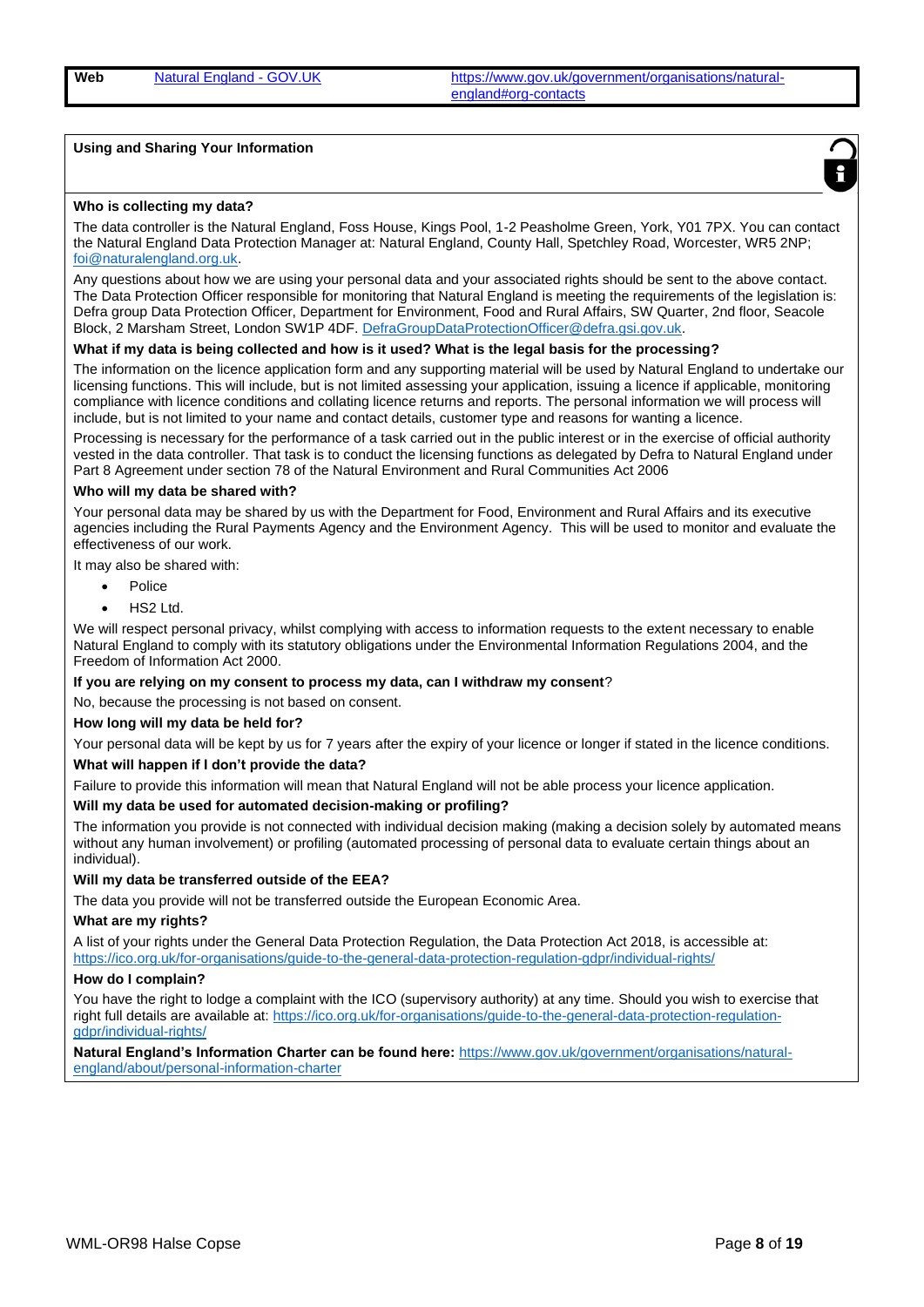# **ANNEX WML – OR98(A)**

# This Annex defines the boundaries and areas of the Licensed Area – As shown on Figure C5b



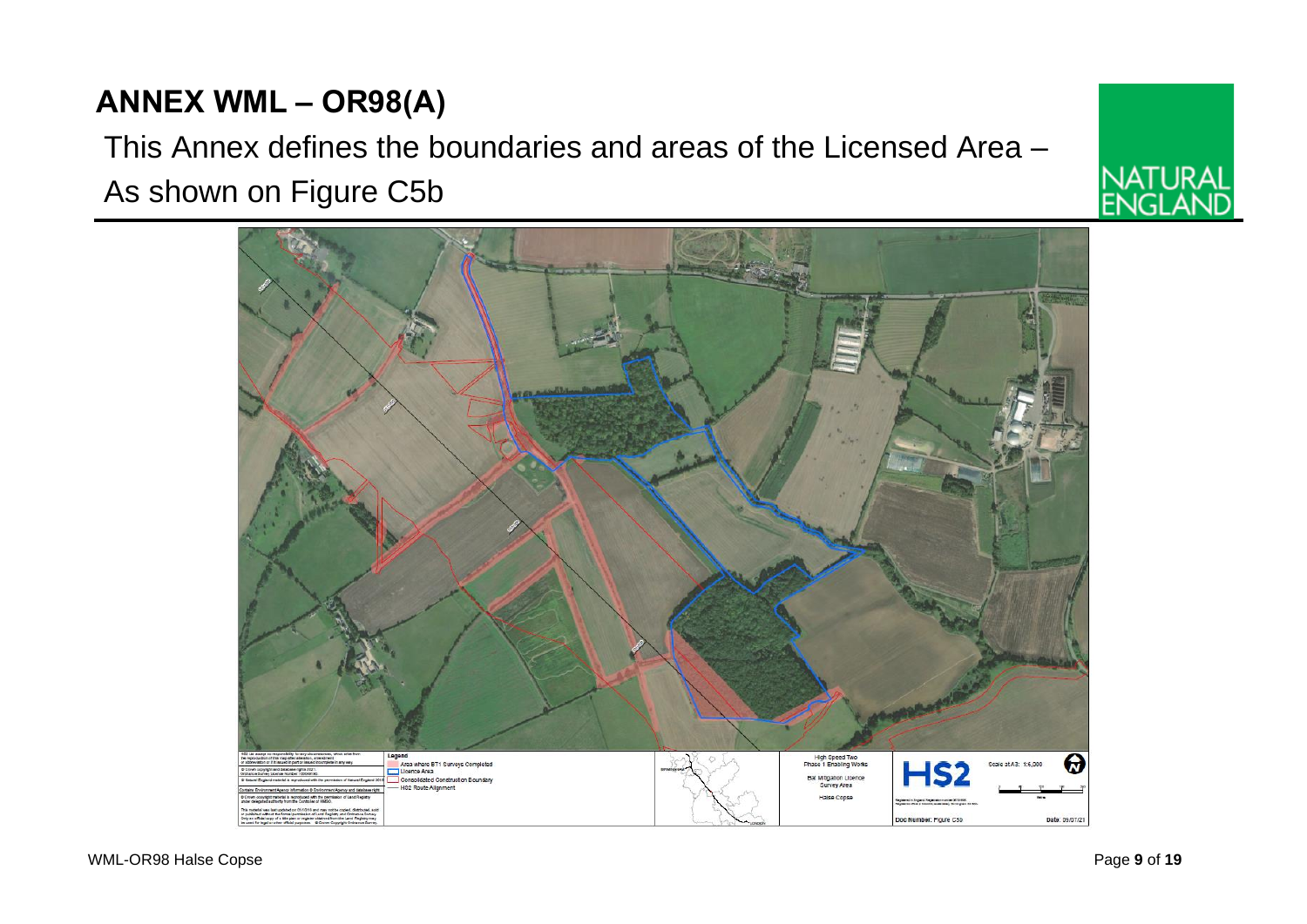# **ANNEX WML – OR98(B)**

# Permitted activities and licensed methods for bats within the Licensed Area



## **OVERVIEW**

This Annex specifies the activities and operations affecting bats that are permitted within the Licensed Area and includes relevant conditions. Surveys and inspections for bats in trees identified as having bat roost potential must be undertaken to establish whether bats are present prior to undertaking tree works. This Annex does not permit works to trees where a species of bat or roost types not covered by this licence is present.

- **Activities permitted** I. Capture
	- II. Transport
	- III. Disturb
	- IV. Damage or destroy the resting places
	- V. Damage or destroy breeding places of specified bat species (See Table 1 and Table 2 below).

This licence permits activities affecting the following roost types only: Day roosts; Night roosts; Transitional/occasional roosts; Mating sites; swarming sites; and Maternity roosts; feeding roost and satellite roosts (see Definitions at Condition B26).

**Purpose(s) for which these activities may be conducted** Imperative reasons of overriding public interest including those of a social or economic nature and beneficial consequences of primary importance for the environment.

## **IMPORTANT**

These activities are subject to the terms and conditions set out in the main licence in addition to those in this Annex. All terms and conditions in this Annex must be fully adhered to whether or not they are identified in Table 1. Terms and conditions that have a particular relevance to an activity are identified in Table 1 for ease of reference only.

Definitions in the main licence also apply to this Annex and further definitions specific to this Annex are set out at Conditions B26 and B27.

### **Interpreting the table of permitted activities and operations**

- *Permitted activities and operations*: a brief description of each activity or operation permitted under the licence.
- *Actions made lawful by this licence:* for each activity or operation listed the presence of a corresponding 'X' indicates which acts are made lawful if conducted in accordance with the terms and conditions of this licence.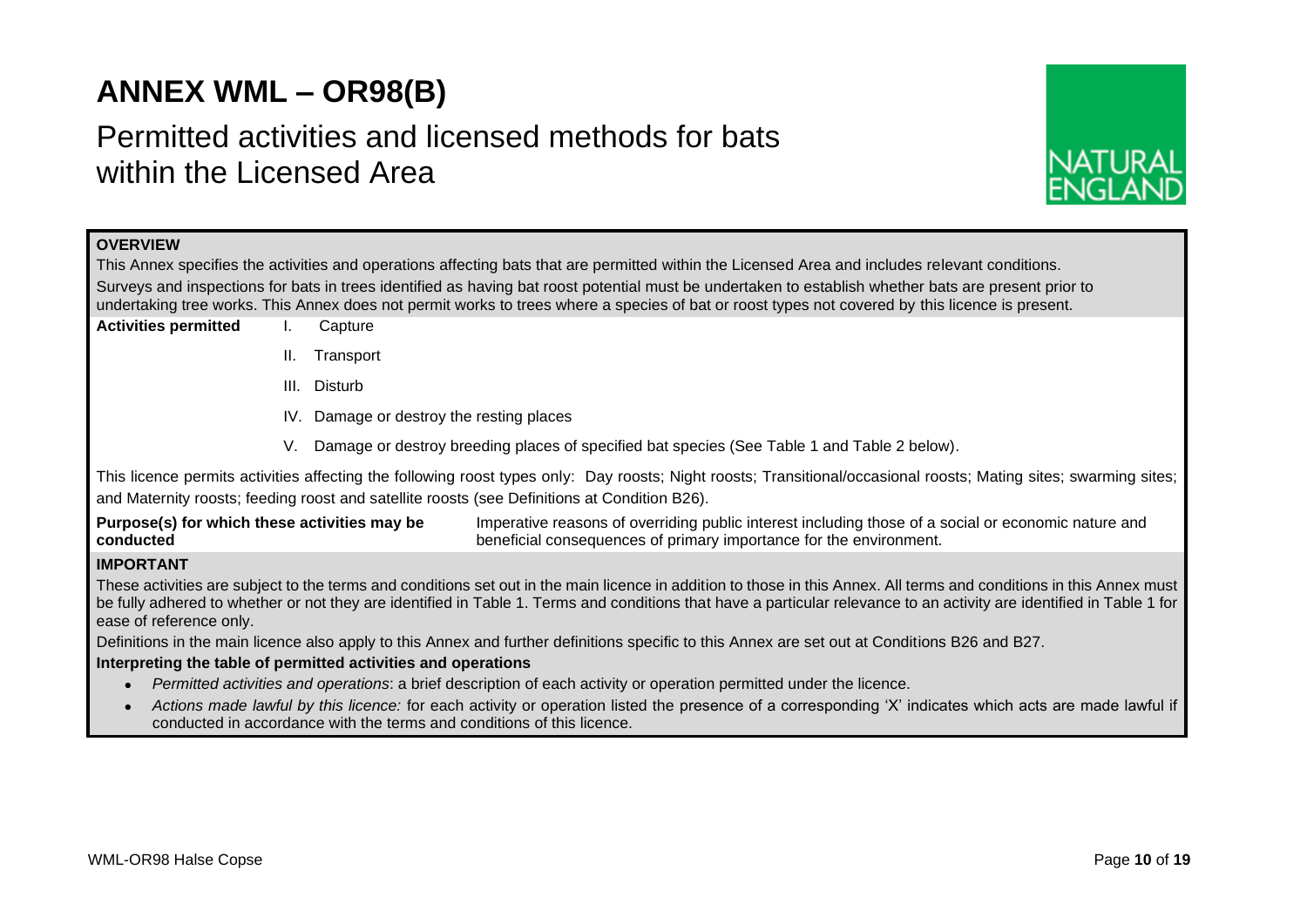# **Table 1: Permitted activities and operations**

|                                                                                  | Actions made lawful by this<br>licence |              |                           |                           |                          |                        |                              | <b>Additional</b><br>condition No.<br>especially<br>relevant to the<br>action          | <b>Permitted methods</b>                                                                                                                                                 | <b>Species</b><br>permitted                                                                                          |
|----------------------------------------------------------------------------------|----------------------------------------|--------------|---------------------------|---------------------------|--------------------------|------------------------|------------------------------|----------------------------------------------------------------------------------------|--------------------------------------------------------------------------------------------------------------------------------------------------------------------------|----------------------------------------------------------------------------------------------------------------------|
| <b>Permitted activities</b><br>and operations                                    | Capture                                | Transport    | <b>Disturb</b>            | Damage<br>resting place   | breeding sites<br>Damage | resting pla<br>Destroy | sites<br>Destroy<br>breeding |                                                                                        |                                                                                                                                                                          |                                                                                                                      |
| Noise, lighting and<br>vibration caused by<br>construction related<br>activities |                                        |              | X                         | X                         | X                        |                        |                              | B1, B2, B3, B4,<br>B10                                                                 | Disturbance by noise, lighting<br>and vibration                                                                                                                          | Brown long-eared bat,<br>Natterer's bat, whiskered bat,<br>Brandt's bat, barbastelle bat,<br>common pipistrelle bat, |
| Pre-works inspection<br>of trees                                                 | X.                                     | $\mathsf{X}$ | $\boldsymbol{\mathsf{X}}$ | X                         | X                        |                        |                              | B1, B2, B3, B4,<br>B5, B14                                                             | By hand; Endoscope; Torch<br>illumination; Static hand-held<br>net                                                                                                       | soprano pipistrelle bat, noctule<br>bat, Leisler's bat.                                                              |
| Roost loss through<br>tree felling                                               | Χ                                      | X            | $\boldsymbol{\mathsf{X}}$ | $\boldsymbol{\mathsf{X}}$ | X                        | X                      | X                            | B1, B2, B3, B4,<br>B5, B6, B7, B8,<br>B9, B10, B11,<br>B12, B13, B14,<br>B15, B16, B17 | Exclusion by one-way door or<br>valve; Permanent exclusion;<br>Destructive Search by Soft<br>Demolition; Destructive Search<br>by Soft Felling; Mechanical<br>Demolition |                                                                                                                      |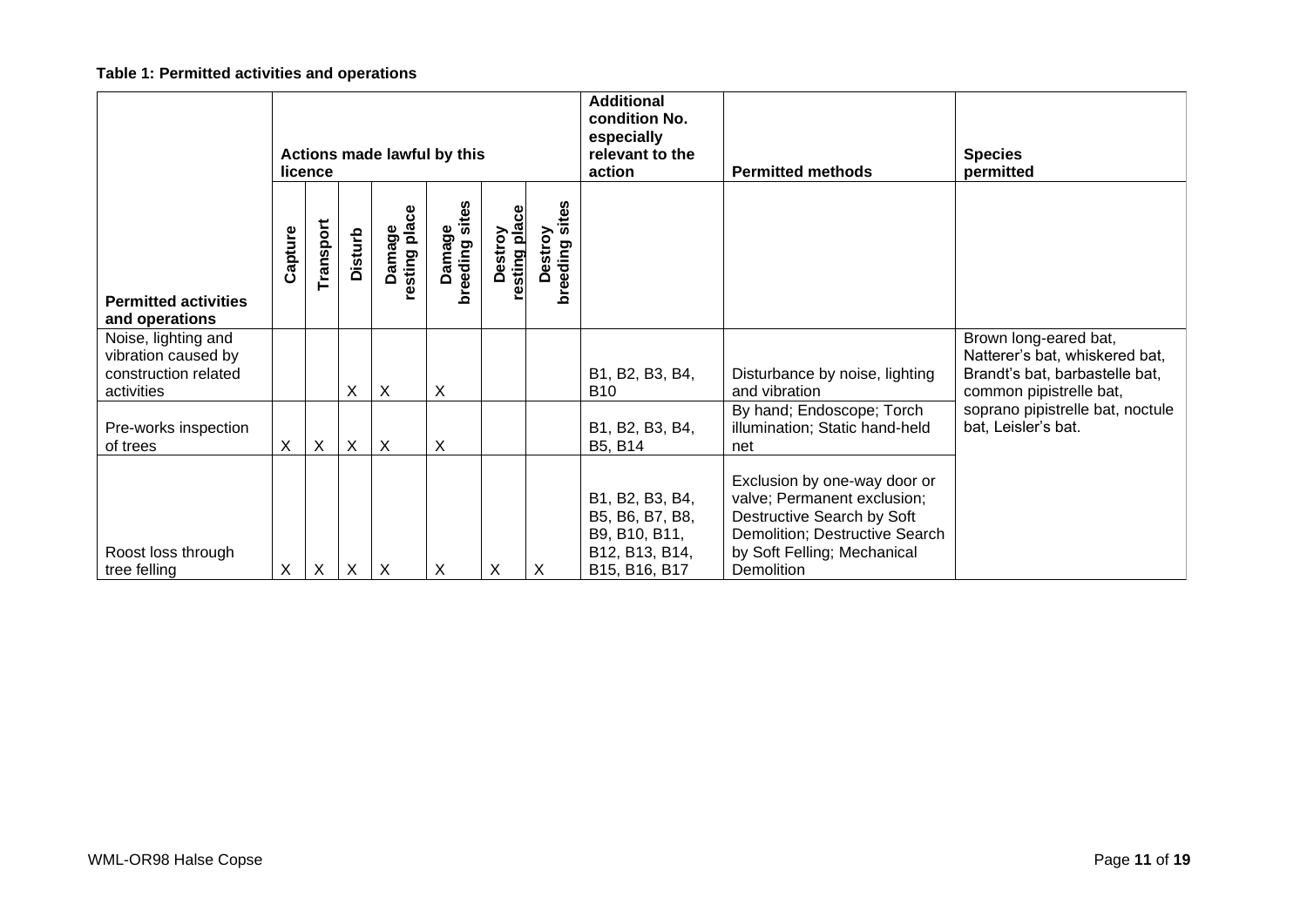# **Table 2: Licensable activities and maximum numbers:**

| Species              | Licensable activities and maximum numbers: |                |                                                                             |                                                                                                                            |                                                                                                                                                    |                                                                                                                            |                                                                                                                                  |
|----------------------|--------------------------------------------|----------------|-----------------------------------------------------------------------------|----------------------------------------------------------------------------------------------------------------------------|----------------------------------------------------------------------------------------------------------------------------------------------------|----------------------------------------------------------------------------------------------------------------------------|----------------------------------------------------------------------------------------------------------------------------------|
|                      | Capture                                    | Transport      | <b>Disturb</b>                                                              | <b>Damage</b><br>resting place                                                                                             | <b>Damage</b><br>breeding sites                                                                                                                    | <b>Destroy</b><br>resting place                                                                                            | <b>Destroy breeding sites</b>                                                                                                    |
| Brown long-eared bat | 60                                         | 60             | 2 known, 4 high<br>and 29 moderate<br>potential trees with<br>suitable PRFs | 0 confirmed roosts to<br>be destroyed.<br>7 high and 83<br>moderate potential<br>trees with suitable<br>PRFs to be felled  | Severance of a<br>brown long-eared<br>bat (27V-EJ6F)<br>from the Licence<br>Area through loss<br>of connecting<br>hedgerows short -<br>medium term | 0 confirmed roosts to<br>be destroyed.<br>7 high and 83<br>moderate potential<br>trees with suitable<br>PRFs to be felled. | 3 confirmed roosts to be<br>destroyed.<br>8 potential roosts<br>predicted within 90 trees<br>with suitable PRFs to be<br>felled. |
| Natterer's bat       | 35                                         | 35             | 2 known, 4 high<br>and 29 moderate<br>potential trees with<br>suitable PRFs | 0 confirmed roosts to<br>be destroyed.<br>7 high and 83<br>moderate potential<br>trees with suitable<br>PRFs to be felled. | Disturbance due to<br>proximity of works /<br>loss of<br>foraging/commuting<br>habitat                                                             | 0 confirmed roosts to<br>be destroyed.<br>7 high and 83<br>moderate potential<br>trees with suitable<br>PRFs to be felled. | 0 confirmed roosts to be<br>destroyed.<br>8 potential roosts<br>predicted within 90 trees<br>with suitable PRFs to be<br>felled. |
| Whiskered bat        | 10                                         | 10             | 0 known, 4 high<br>and 29 moderate<br>potential trees with<br>suitable PRFs | 0 confirmed roosts to<br>be destroyed.<br>7 high and 83<br>moderate potential<br>trees with suitable<br>PRFs to be felled. | Severance of a<br>whiskered bat<br>(2KV-ZCT5) from<br>the Licence Area<br>through loss of<br>connecting<br>hedgerows short -<br>medium term        | 0 confirmed roosts to<br>be destroyed.<br>7 high and 83<br>moderate potential<br>trees with suitable<br>PRFs to be felled. | 0 confirmed roosts to be<br>destroyed.<br>8 potential roosts<br>predicted within 90 trees<br>with suitable PRFs to be<br>felled. |
| Brandt's bat         | 10                                         | 10             | 0 known, 4 high<br>and 29 moderate<br>potential trees with<br>suitable PRFs | 0 confirmed roosts to<br>be destroyed.<br>7 high and 83<br>moderate potential<br>trees with suitable<br>PRFs to be felled. | Disturbance due to<br>proximity of works /<br>loss of<br>foraging/commuting<br>habitat                                                             | 0 confirmed roosts to<br>be destroyed.<br>7 high and 83<br>moderate potential<br>trees with suitable<br>PRFs to be felled. | 0 confirmed roosts to be<br>destroyed.<br>8 potential roosts<br>predicted within 90 trees<br>with suitable PRFs to be<br>felled. |
| Barbastelle bat      | $\overline{2}$                             | $\overline{c}$ | 0 known, 4 high<br>and 29 moderate                                          | 0 confirmed roosts to<br>be destroyed.                                                                                     | $\overline{0}$                                                                                                                                     | 0 confirmed roosts to<br>be destroyed.                                                                                     | $\mathbf 0$                                                                                                                      |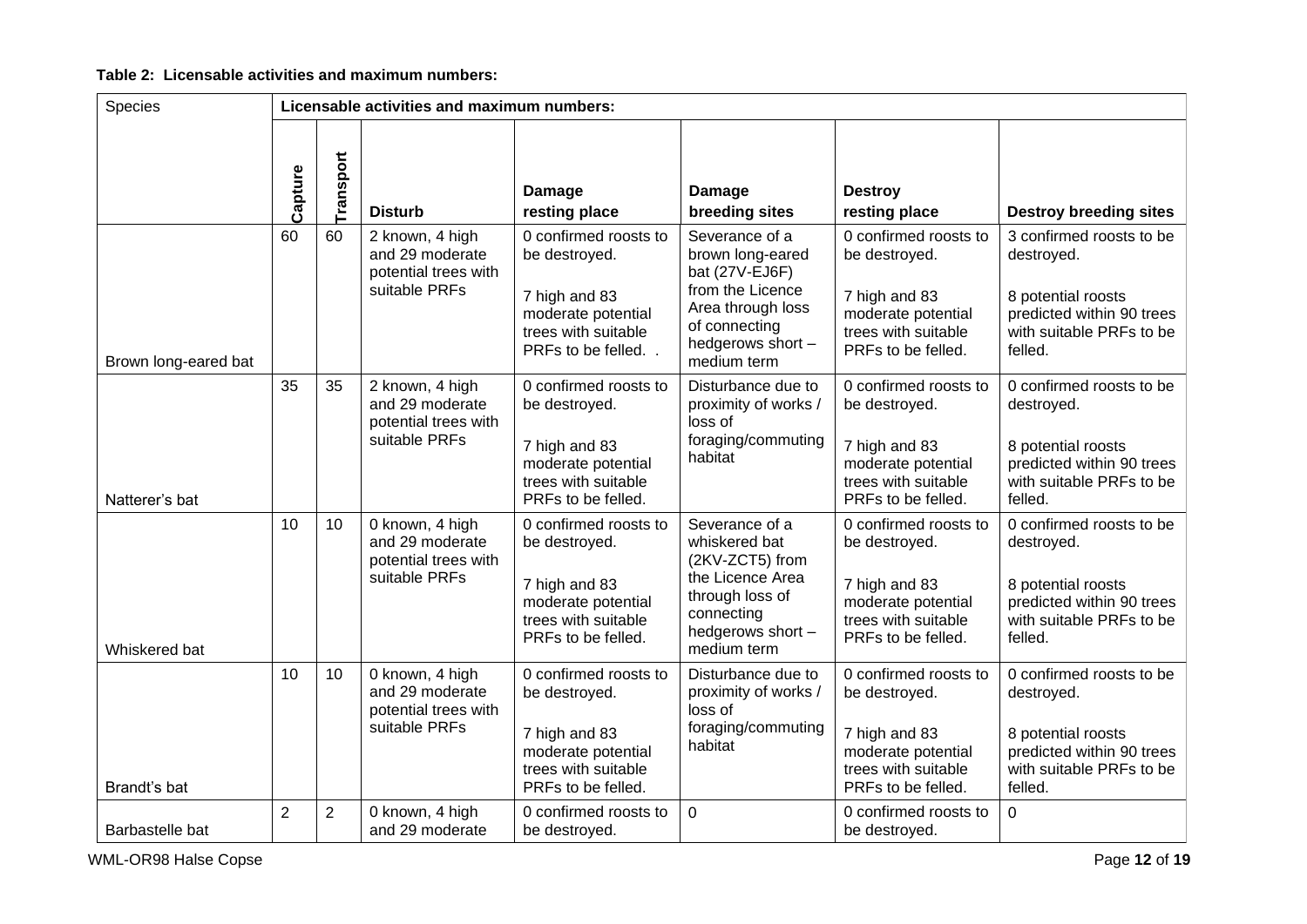|                         |    |    | potential trees with<br>suitable PRFs                                                      | 7 high and 83<br>moderate potential<br>trees with suitable<br>PRFs to be felled.                                           |                                                                                        | 7 high and 83<br>moderate potential<br>trees with suitable<br>PRFs to be felled.                                           |                                                                                                                                  |
|-------------------------|----|----|--------------------------------------------------------------------------------------------|----------------------------------------------------------------------------------------------------------------------------|----------------------------------------------------------------------------------------|----------------------------------------------------------------------------------------------------------------------------|----------------------------------------------------------------------------------------------------------------------------------|
| Common pipistrelle bat  | 30 | 30 | 0 known, 4 high<br>and 29 moderate<br>potential trees with<br>suitable PRFs                | 0 confirmed roosts to<br>be destroyed.<br>7 high and 83<br>moderate potential<br>trees with suitable<br>PRFs to be felled. | Disturbance due to<br>proximity of works /<br>loss of<br>foraging/commuting<br>habitat | 1 confirmed roost to<br>be destroyed.<br>7 high and 83<br>moderate potential<br>trees with suitable<br>PRFs to be felled.  | 0 confirmed roosts to be<br>destroyed.<br>8 potential roosts<br>predicted within 90 trees<br>with suitable PRFs to be<br>felled. |
| Soprano pipistrelle bat | 20 | 20 | 0 known, 4 high<br>and 29 moderate<br>potential trees with<br>suitable PRFs                | 0 confirmed roosts to<br>be destroyed.<br>7 high and 83<br>moderate potential<br>trees with suitable<br>PRFs to be felled. | Disturbance due to<br>proximity of works /<br>loss of<br>foraging/commuting<br>habitat | 0 confirmed roosts to<br>be destroyed.<br>7 high and 83<br>moderate potential<br>trees with suitable<br>PRFs to be felled. | $\overline{0}$                                                                                                                   |
| Noctule bat             | 10 | 10 | 0 known, 4 high<br>and 29 moderate<br>potential trees with<br>suitable PRFs                | 0 confirmed roosts to<br>be destroyed.<br>7 high and 83<br>moderate potential<br>trees with suitable<br>PRFs to be felled. | $\overline{0}$                                                                         | 0 confirmed roosts to<br>be destroyed.<br>7 high and 83<br>moderate potential<br>trees with suitable<br>PRFs to be felled. | $\mathbf 0$                                                                                                                      |
| Leisler's bat           | 10 | 10 | 0 known, 4 high<br>and 29 moderate<br>potential trees with<br>suitable PRFs                | 0 confirmed roosts to<br>be destroyed.<br>7 high and 83<br>moderate potential<br>trees with suitable<br>PRFs to be felled. | $\overline{0}$                                                                         | 0 confirmed roosts to<br>be destroyed.<br>7 high and 83<br>noderate potential<br>rees with suitable<br>PRFs to be felled.  | $\mathbf 0$                                                                                                                      |
| <b>Maximum total</b>    |    |    | 2 known, 4 high<br>and 29 moderate<br>potential trees<br>with potentially<br>suitable PRFs | 0 confirmed roosts<br>to be destroyed, 7<br>high and 83<br>moderate potential<br>trees to be felled.                       | 2 confirmed, plus<br>disturbance due<br>to proximity of<br>works (4 species)           | 1 confirmed roost<br>and 7 high and 83<br>moderate potential<br>trees with suitable<br>PRFs to be felled.                  | 1 confirmed and 8<br>potential roosts in<br>suitable PRFs within<br>90 trees to be felled.                                       |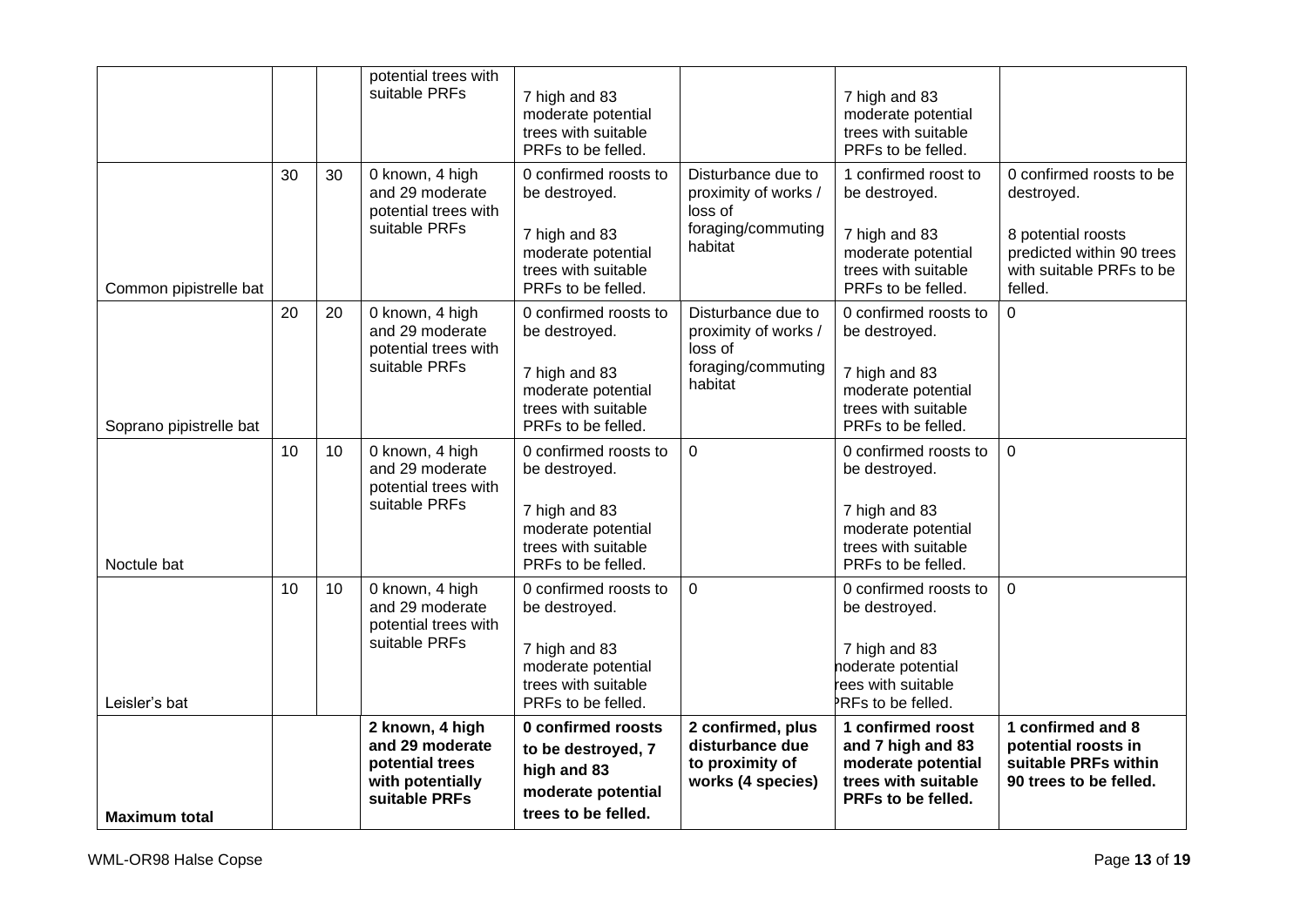The maximum number(s) stated in the above table refers to the maximum number of individuals of the stated species that can be captured or transported under the terms of this licence and the maximum number/s of resting places (see definition B26) or breeding sites that can be damaged or destroyed under this licence (if applicable).

# **ANNEX B LICENCE CONDITIONS**

## **Working under this licence:**

- B1. This licence is only to be used in connection with the Project Description and only when alternatives recognised by the Named Ecologist or an Accredited Agent are not appropriate to the conservation of bats.
- B2. The Licensee, the Named Ecologist, Accredited Agents, the Appointed Person and Assistants must adhere to the activities and timescales agreed in the Halse Copse Work Schedule**.**
- B3. The Named Ecologist or an Accredited Agent must ensure that all those involved with the licensed works understand by way of a 'tool box talk' that bats are present; the legislation relating to bats; measures that will be used to protect them; good working practices; licensed activities and what to do should bats be found. This information must be provided before any licensed works commence on site. A written record that this has been undertaken, and that it covers the above points, must be kept by the Named Ecologist or Accredited Agent and made available to Natural England or any police officer on request.

## **Methodology:**

- B4. All relevant animal welfare legislation must be complied with at all times.
- B5. All works must be undertaken using best practice methodology to ensure minimal risk to bats. Persons acting under this licence must abide by the advice on excluding bats, handling bats and working in bat roosts in the most up to date edition of the *"Bat Mitigation Guidelines"* and the *"Bat Workers Manual"*. "*The Bat Survey - Good Practice Guidelines*" are available from the BCT website. You are expected to check whether this guidance has been updated and if so, to ensure that you act in accordance with the most up to date version. In addition to this:
	- a) The use of endoscopes, artificial light from torches, Destructive Search by Soft Demolition (see Definition in Annex Condition B27) temporary obstruction of roost access, temporary or permanent exclusion methods (including installation) and use of static hand held nets must only be undertaken or directly supervised by the Named Ecologist, or an Accredited Agent.
	- b) Where capture and/or handling of bats are necessary, only the Named Ecologist, Accredited Agent, or an Assistant may do so. Capture/handling/exclusion of bats must only be undertaken in conditions suitable for bats to be active.
	- c) Where bats are discovered and taken under this licence they must either be relocated to a suitable roost for the species, or where bats are held this must be done safely and bats released on site at dusk in, or adjacent to, suitable foraging/ commuting habitat in safe areas within or directly adjacent to the pre-works habitat. Where a bat is unexpectedly discovered in adverse weather conditions, condition B14 must be followed.
	- d) Endoscopes and handheld nets are only to be used to assist with the locating and capture of bats.
	- e) Temporary and permanent exclusion must be carried out using techniques specified in the most up to date edition of the '*Bat Workers Manual*'. If one-way exclusion devices are to be used, each device must remain in position for a period of at least 5 consecutive days/ nights throughout a spell of suitable weather conditions, or longer until these conditions prevail.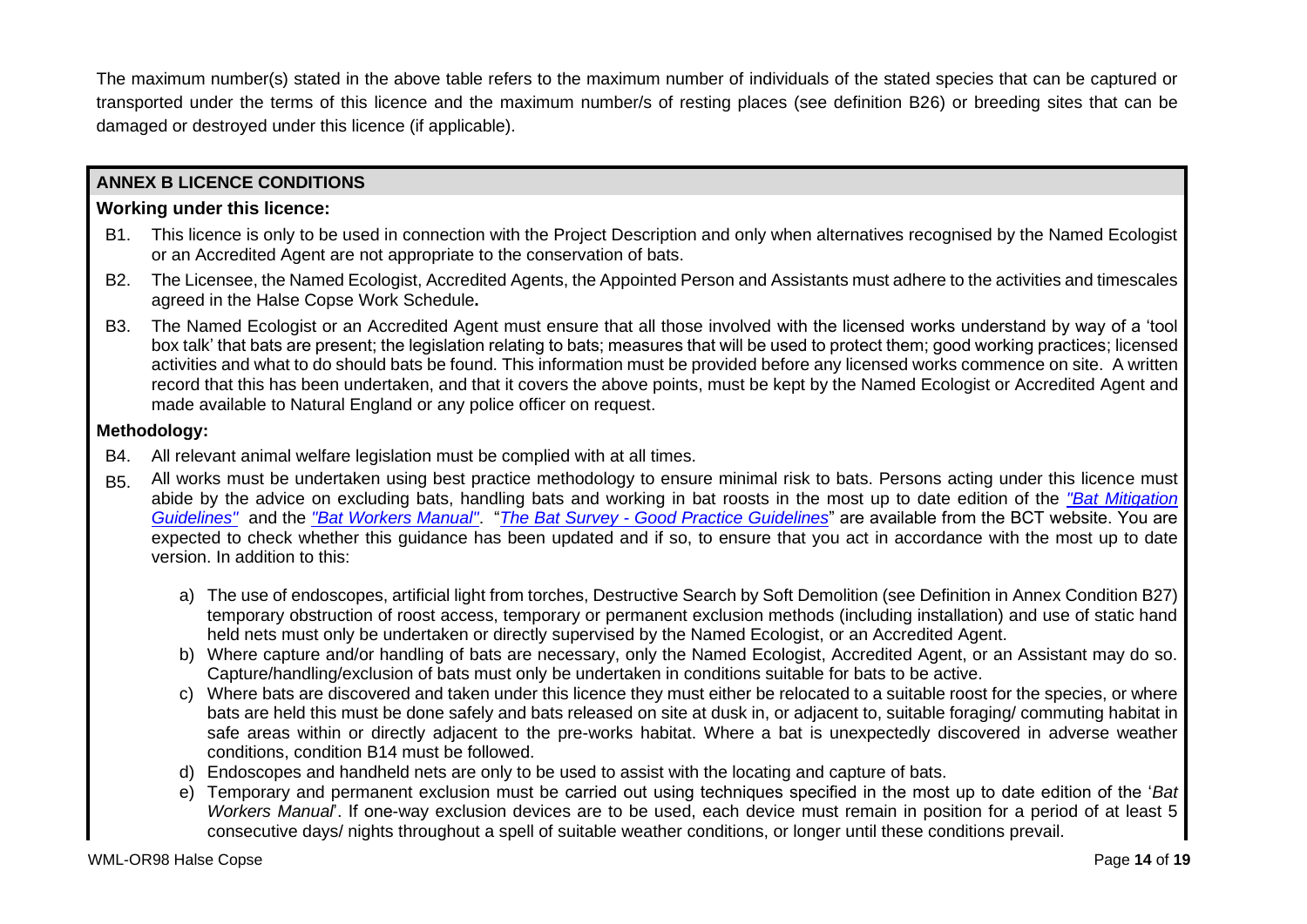- f) Prior to destructive works, an inspection using torches and/or an endoscope must be performed internally to search for the presence of bats. If any bat species covered by this licence is found and is accessible, each will be captured by gloved hand or hand-held net, given a health check and then each placed carefully inside a drawstring, calico cloth holding bag or similar for transport.
- g) Following inspection and exclusion operations, the removal of any feature with bat roost potential, will be only performed by hand and under direct ecological supervision. Where applicable, materials will be removed carefully away and not rolled or sprung to avoid potential harm to bats. The undersides of materials will be checked by the Named Ecologist or Accredited Agent for bats that may be clung to them before removal.
- B6. For trees that are safe to climb and that possess Potential Roosts Features (PRFs) that can be accessed, pre-felling climbing inspections will be undertaken no more than three days prior to tree felling. For known roosts and PRFs consisting of cavities (or similar), Destructive Search by Soft Felling (see Definition in Annex Condition B27) will take place on the same day as the pre-felling inspection.
- B7. For PRFs confirmed as containing no bats, the PRF will be immediately felled or made unsuitable for bats. Materials used for soft blocking must be appropriate for intended purposed and not risk entrapping or capturing bats or other wildlife.
- B8. For PRFs that contain bats, bats will be removed in line with the procedures specified in Condition B5 above.
- B9. Should bats be discovered inside a tree and cannot be successfully captured due to the nature of the roost feature, climbers will withdraw. In this circumstance, during the active bat season (April-October), an emergence survey followed by dawn re-entry survey in suitable weather conditions will be undertaken in relation to the confirmed roost (using infrared (IR) cameras) to identify when bats have left the roost and not re-entered. This will be followed by tree climbing and soft blocking of the roost prior to felling. If tree climbing is not possible the tree must undergo a Destructive Search by Soft Felling (see Definition in Annex Condition B27).

## **Impacts**:

B10. Disturbance of bats and damage and/or destruction of bat roosts will be limited to those trees shown on the Halse Copse Bat Impacts Maps.

## **Undertaking works on roosts under this licence:**

- B11. A written record must be kept of capture and exclusion efforts undertaken, including weather conditions (including over-night minimum temperature and rainfall), numbers and species of bats captured/taken and duration of exclusion process.
- B12. Destructive Searches by soft felling (See Definition in Annex Condition B27) may only be carried out when it is dry and mild and after temperatures have not dropped below 8°C for 4 days.
- B13. Licensable activities impacting satellite, maternity and hibernation roosts (see Definition in Annex Condition B27) must not be undertaken while the roost is in use for these purposes. Where the roosts are excluded ahead of seasonal use, appropriate compensation (if required) must be in place and available for use prior to exclusions taking place.
- B14. If individual bats are discovered unexpectedly, including during periods of adverse weather, then the following steps must be taken:
	- a) Works to that building/structure/feature must stop immediately. If the Named Ecologist or an Accredited Agent is not on site, he/she must be contacted immediately to attend the site.
	- b) Do not expose the bat or cause it to fly out of the roost on its own accord.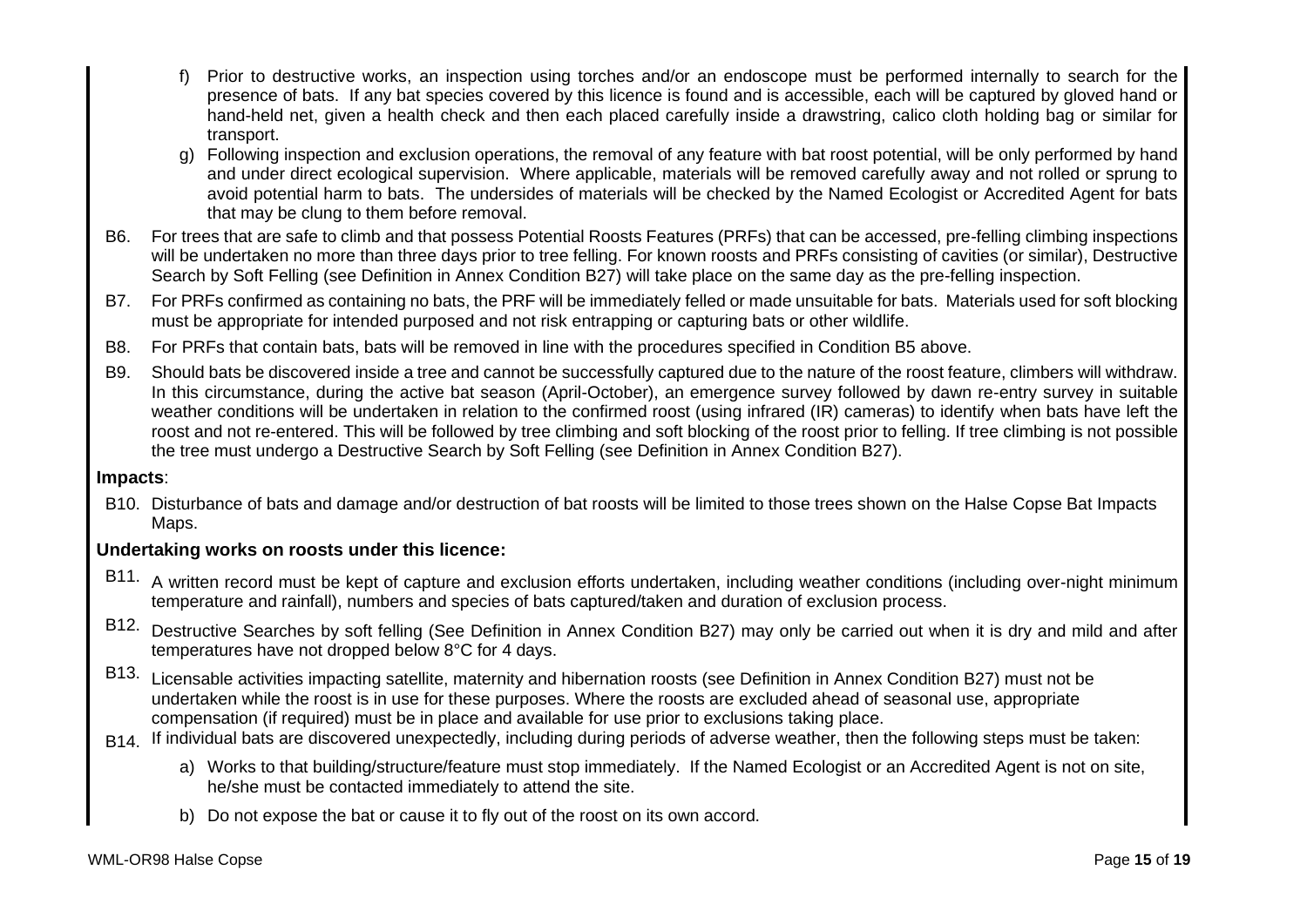- c) The bat must only be handled by the Named Ecologist or an Accredited Agent unless it is in immediate danger. The bat must be carefully placed in a lidded ventilated box with a piece of clean cloth and a small shallow container with some water. The box must be kept in a safe, quiet location.
- d) Care must be taken to avoid rousing the bat during transfer to a suitable location which may be a suitable hibernation box or other alternative roost constructed, providing a safe, quiet environment with stable, suitable temperature and relatively high humidity, safe from further disturbance.
- e) The Named Ecologist must re-assess the feature/structure and determine whether works can continue under this licence, or whether a modification to the licence is required before works re-commence. A written record must be kept of this decision and made available to Natural England or any police officer on request. This incident must also be reported on the licence return form.
- f) Any underweight or injured bats must be taken into temporary care by an experienced bat carer and looked after until such time that the bat can be transferred to a suitable replacement roost at the same site, or weather conditions are suitable for release at the same site.
- B15. Natural England must be notified in writing, to HS2wildlifelicensing@naturalengland.org.uk, within 48hrs of encountering 1 or more bat of any species.
- B16. Provision must be made for prompt assistance to deal with any injured bat. Any injured or dead bats must be reported to Natural England on the licence return form.
- B17. Mechanical Demolition (see Definition in Annex Condition B27) of a feature/structure must only take place after the feature/structure been declared free of bats by the Named Ecologist or Accredited Agent.

## **Compensation and mitigation:**

B18. All compensation features as shown on Figures E3a and 3b must be erected or created adjacent to the impacted areas under the direct supervision of the Named Ecologist or Accredited Agent.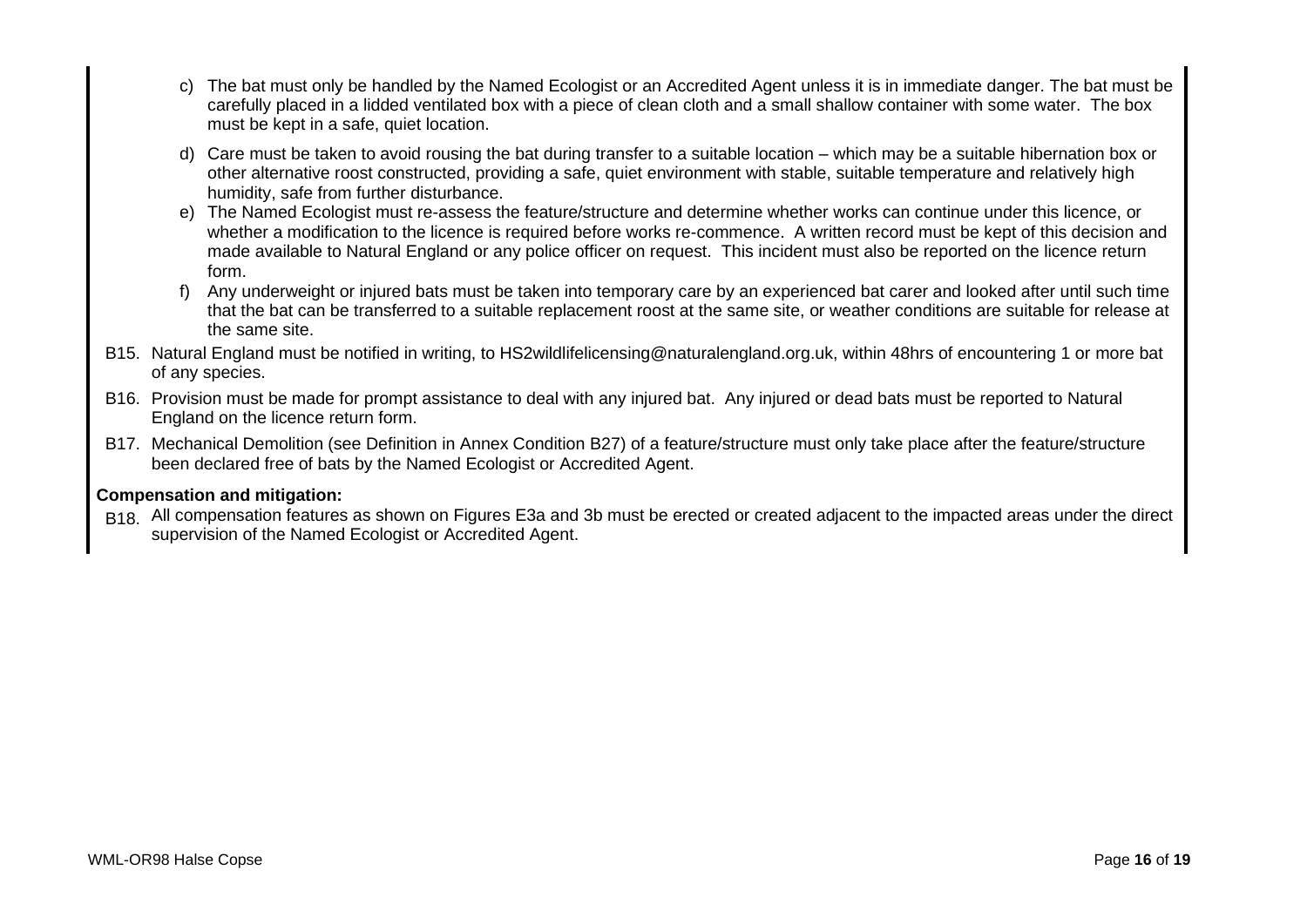B19. Bat roost mitigation features must be provided in accordance with the ratios set out in Table 4 below.

# **Table 4. Provision of bat roost mitigation features as specified on Figure E3.**

| <b>Roost feature type</b> (Existing confirmed roost or<br>Potential Roost Feature (PRF)) | Minimum replacement ratio<br>(roost mitigation feature: roost or tree lost)                                                             |
|------------------------------------------------------------------------------------------|-----------------------------------------------------------------------------------------------------------------------------------------|
| Annex 2 species (any roost type)                                                         | 4:1 (4 roost mitigation features per confirmed roost)                                                                                   |
| Maternity / hibernation / mating roost (any species)                                     | 4:1 (4 roost mitigation features per confirmed roost)                                                                                   |
| Non-Annex 2 species<br>(any roost other than maternity, hibernation or mating)           | 2:1 (2 roost mitigation features per confirmed roost)                                                                                   |
| Trees with PRFs (high potential only)                                                    | 1:1 (1 roost mitigation feature per tree with high PRFs)                                                                                |
| Trees with PRFs (moderate potential only)                                                | 1:2 (1 roost mitigation feature provided for 2 trees with moderate PRFs)                                                                |
| Tree dwelling bat assemblage (10 species)                                                | To be determined following felling works, as per the above ratios.                                                                      |
| <b>Halse Copse PRFs with potential</b>                                                   | <b>Number present</b>                                                                                                                   |
| High potential trees                                                                     | Seven (7) requiring seven (7) replacements                                                                                              |
| Moderate potential trees                                                                 | Eighty three (83) requiring forty two (42) replacements                                                                                 |
| <b>Total number required</b>                                                             | Forty nine (49) replacements required as a minimum, plus fourteen<br>(14) for known roost loss. Total minimum number: Sixty-three (63). |

B20. A roost mitigation feature may comprise either a suitable bat box, an existing PRF on a felled tree which has been relocated to an adjacent enhancement area (i.e. a 'monolith' if laid on the ground) or a new 'veteranised' feature created within either a retained tree or on a felled and relocated monolith.

## **Post-development site maintenance and habitat management requirements:**

- B21. Maintenance of bat boxes must comply with the HS2 Technical Standard Ecological Monitoring Strategy (ECMS) (ref: HS2-HS2-EV-STR-000-000029 C01 dated October 2018).
- B22. In accordance with the Environmental Minimum Requirements (see Definitions) for HS2 Phase One, the licensee must submit to Natural England the Ecology Site Management Plan (ESMP) for Halse Copse for review and approval, at draft stage and any future versions.

## **Post-development monitoring and reporting requirements:**

- B23. Post-impact bat population monitoring must be implemented, in accordance with section E4.2b of the Halse Copse Method Statement and E5b of the Halse Copse Work Schedule (see definitions above).
- B24. An annual monitoring report outlining the results of monitoring and an assessment of any significant impacts must be submitted annually to Natural England following the completion of all specified methods in each calendar year for the duration of monitoring works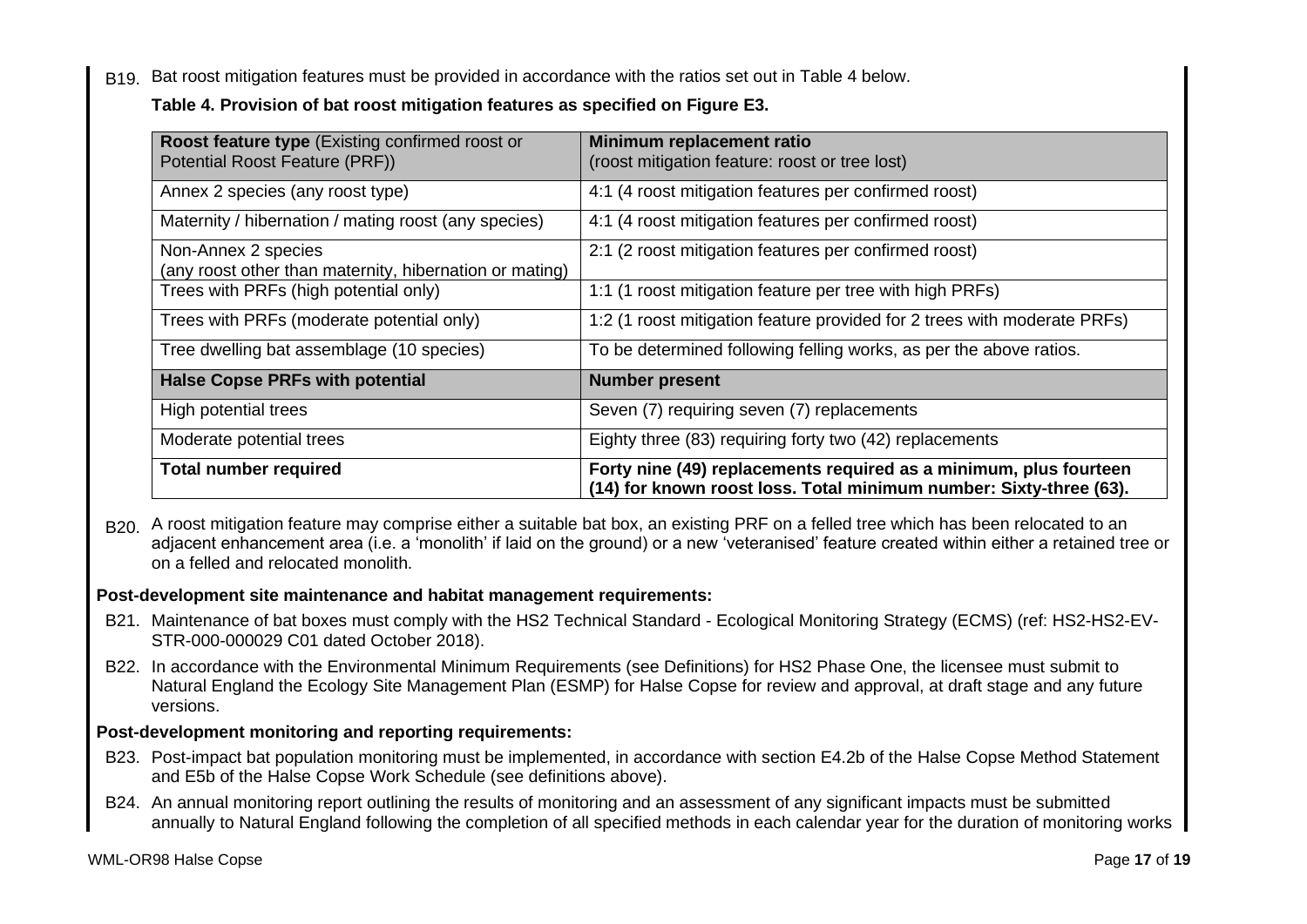(see Condition 16 of the licence).

- B25. It is a condition of this licence that the following reports are completed and returned to Natural England as specified: I. Report of action within 14 days (two weeks) after the expiry of the licence;
	- II. Interim annual reports.
	- III. Report on the Conservation Status of the bat species present within Halse Copse during the operational phase to be submitted to Natural England for review. This should be after the monitoring in year 8 has been completed.

# **Definitions used in this annex:**

B<sub>26.</sub> For the purpose of this licence the following roost types are defined as:

- a. **Day roost**: a place where individual bats, or small groups of males, rest or shelter in the day but are rarely found by night in the summer.
- b. **Night roost**: a place where bats rest or shelter in the night but are rarely found in the day. May be used by a single individual on occasion or it could be used regularly by the whole colony.
- c. **Feeding roost**: a place where individual bats or a few individuals feed during the night but are rarely present by day.
- d. **Transitional / occasional roost**: used by a few individuals or occasionally small groups for generally short periods of time on waking from hibernation or in the period prior to hibernation.
- e. **Swarming site:** where large numbers of males and females gather during late summer to autumn. Appear to be important mating sites.
- f. **Mating sites: sites where mating takes place from later summer and can continue through winter.**
- g. **Maternity roost**: where female bats give birth and raise their young to independence.
- h. **Satellite roost**: an alternative roost found in close proximity to the main nursery colony used by a few individual breeding females or small groups of breeding females throughout the breeding season.
- i. **Hibernation roost**: where bats may be found individually or together during winter. They have a constant cool temperature and high humidity.
- Potential Roost Feature (PRF): features that bats could use for roosting. PRFs that may be used by bats are listed in The BCT Bat Surveys for Professional Ecologists: Good Practice Guidelines (3rd edition)
- k. **Resting Place:** A tree in which bats rest is defined as a resting place.